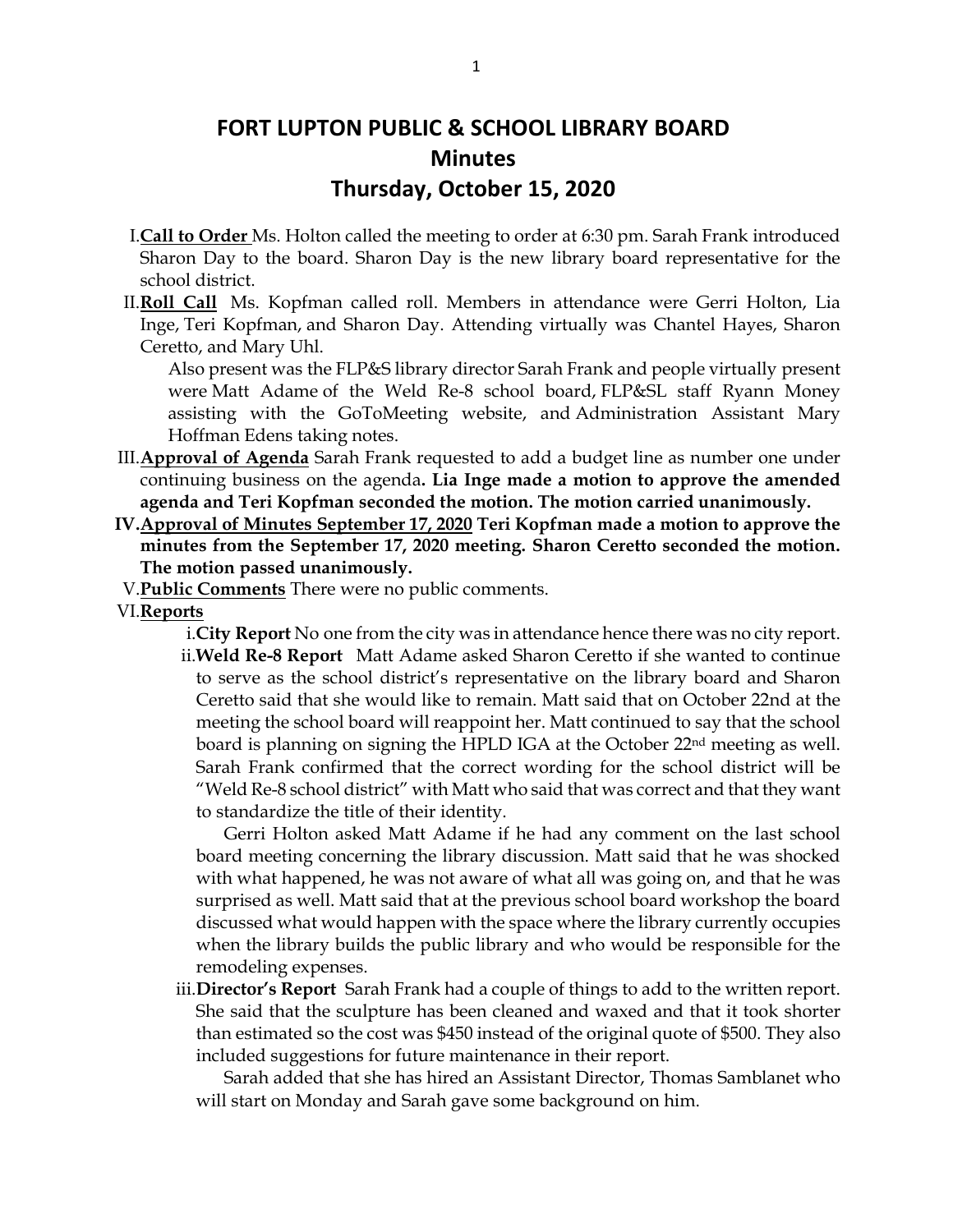Sarah Frank also reported that the art show has not had much participation yet. She is hoping that people are waiting until the deadline is closer and urged everyone to encourage any artists they may know to submit their artwork. Sharon Ceretto wanted to confirm that each person can submit two pieces to the art show.

Sharon Ceretto continued to express her appreciation for the library staff who have been working hard to provide services and who have done a fantastic job through this pandemic. Sharon Ceretto also thanked Sarah Frank for all that she does.

## iv.**Committee Reports**

1.Sunshine Fund (Ms. Holton) \$29.60 unchanged. Gerri Holton suggested providing the staff with something to show the board's appreciation. The discussion followed about what to provide and whether the board would be present. Gerri Holton thought that the board would probably need to donate money to the Sunshine funds after the staff's treat had been purchased.

# VII.**New Business**

#### i.None

## VIII.**Continuing Business**

- **i.Budget** Sarah Frank shared that to reduce the budget, positions that have been vacated have not been yet filled because it's slow. Sarah said currently if any staff is on vacation or sick it leaves the library short staffed. HPLD has a substitute pool but our budget would need a line item for substitutes. Sarah said the library will need to add a temp service line item on the budget of \$20,000. She asked the board to vote on this so that when she goes to the budget retreat on the following Saturday, she can add that to be approved. These subs are trained by HPLD. **Teri Kopfman made a motion to add Temp Services of \$20,000 to the proposed budget. Lia Inge seconded the motion and it passed unanimously.**
- ii.**HPLD IGA** Sarah said in Matt's report it sounds like the school district is going to approve the HPLD IGA, but the city has requested more time to look it over. Gerri Holton asked if the city is reaching out to Sarah for more information and Sarah said they are discussing it among themselves. Gerri Holton asked if members of the library board should attend the city council meeting. Sarah Frank said she is planning on going to the meeting, she will find out more and share that information with the library board members. Gerri Holton asked about the year stated on the IGA document and Sarah told her that it would be changed as the agreement will probably be approved in December 2020 so it would need to be the year 2021.

ii.**Audit Committee** Lia Inge said that she has a couple of questions pending with Leann Perino on the 2019 audit. Lia Inge further discussed the categories that she was concerned about and need clarification. Lia Inge continued to say that the city is going to liquidate their compensated absences

and she would like to ask if what is involved with that and if library should also be doing it. The last question Lia Inge had was about the titles of categories for FLP&S library and at the back of that information it states the city of fort Lupton instead of the library. Lia Inge feels that it may be a mistake on the document,